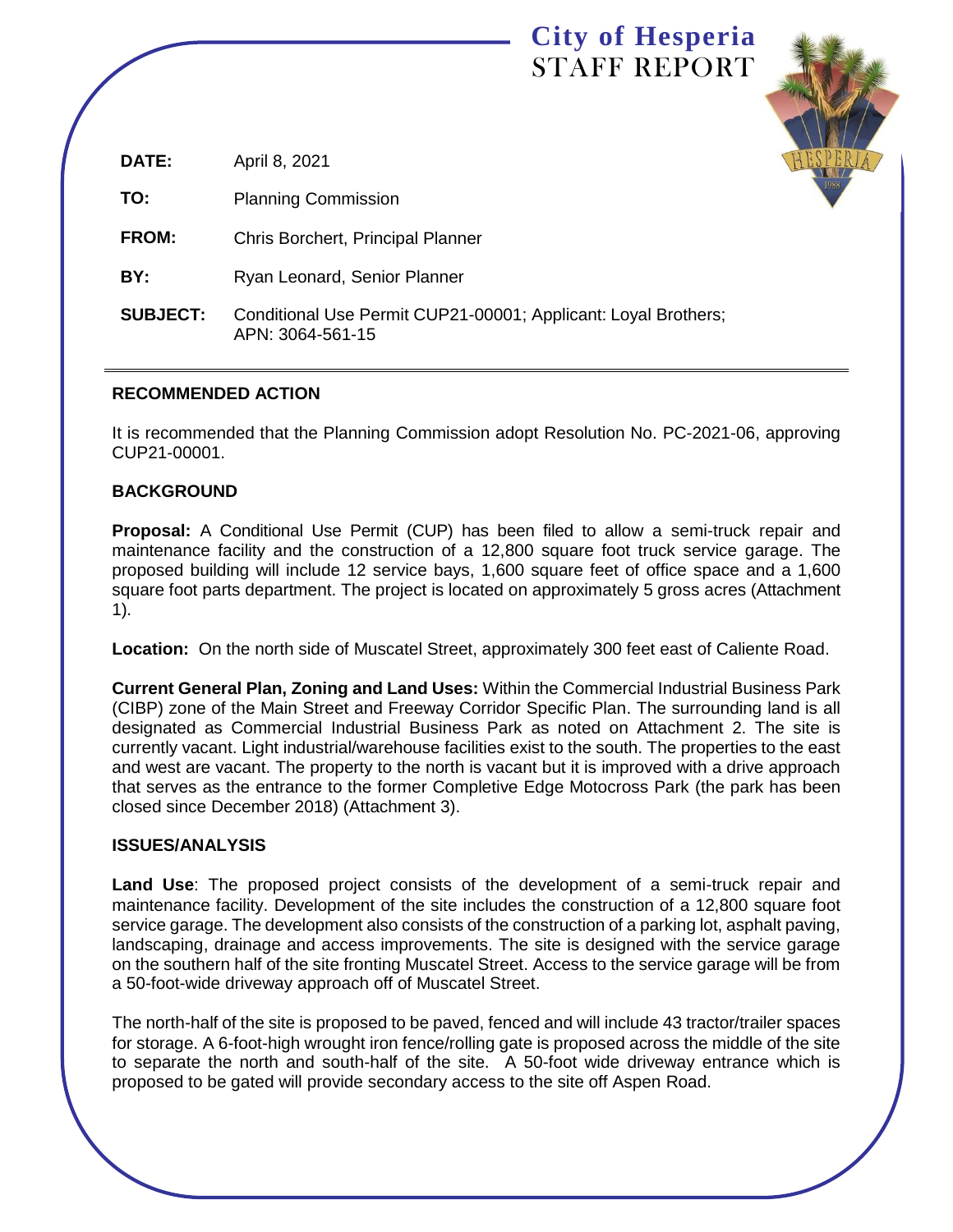Page 2 of 3 Staff Report to the Planning Commission CUP21-00001 April 8, 2021

The applicant has indicated that the 43 tractor/trailer spaces are to be used strictly for the semitruck repair and maintenance operations. They would not be used for long term parking or leased out for storage.

Muscatel Street is currently an unimproved dirt road, while Aspen Road is a partially improved roadway with asphalt concrete pavement adjacent to the majority of the site. The project will be required to pave Muscatel Street from Caliente Road to across the project frontage, as well as construct new curb, gutter, and sidewalk across the project frontages of both Aspen Road and Muscatel Street.

The project requires a minimum of 49 parking spaces based on 3 spaces per service bay, plus 4 spaces per 1,000 square feet of non-service bay area. The project proposes 49 conventional parking spaces for employees/customers and 43 oversized parking spaces for tractor trailers. As proposed, the project complies with the minimum number of parking spaces.

The architecture of the proposed service garage complies with the architectural requirements of the Specific Plan (Attachment 4). The exterior of the building includes variation in wall and roof planes and the use of a variety of exterior colors and materials. A stacked stone tower is designed at the front corner of the building to create an entry feature on the south and west elevations. Stacked stone siding and columns are predominantly featured along the south and west facades. The building also features steel awnings over the glass entrances and varying accent colors.

The project also provides a surplus of landscaping. The minimum required landscape coverage is 10% of the developed site; the project provides 30,069 square feet (15.3%) of total landscape coverage.

A 6-foot-high tubular steel fence is proposed across the perimeter of the site. Both driveway approaches are proposed to be gated after hours for security purposes. As a condition of approval, staff is requiring that the rear half of the site that is proposed to be used for truck parking be screened with an 8-foot-high block wall. The block wall shall extend across both side property lines, as well as along the project frontage along Aspen Road (with the exception of the rolling gate). This condition of approval will ensure that the truck parking area will be properly screened from the public right-of-way as well as from Highway 395.

The truck repair facility proposes to operate from 8:00 a.m. to 8:00 p.m. Monday through Saturday. Approximately 20-25 employees are anticipated to work at the facility each day, with a maximum of 18 employees working on the largest shift.

Lastly, the City is currently in the early stages of forming a Community Facilities District (CFD) that will levy a special tax on future prospective industrial developments. The purpose of the CFD is to fund public services that are necessary to serve industrial developments (i.e. increased road maintenance, traffic improvements, etc.). As a condition of approval, the applicant shall be required to participate in a CFD once it is formed. As a further condition of approval, if the applicant constructs the project prior to the formation of a CFD, the developer will enter into an agreement with the City to ensure the same financial assurances otherwise offered by a CFD.

**Drainage:** Any additional runoff created on-site will be detained in an approved storm drain storage system. An underground drainage system is proposed to store the necessary volume. Upon completion of the on-site drainage improvements, the impact of the project upon properties downstream is not considered significant.